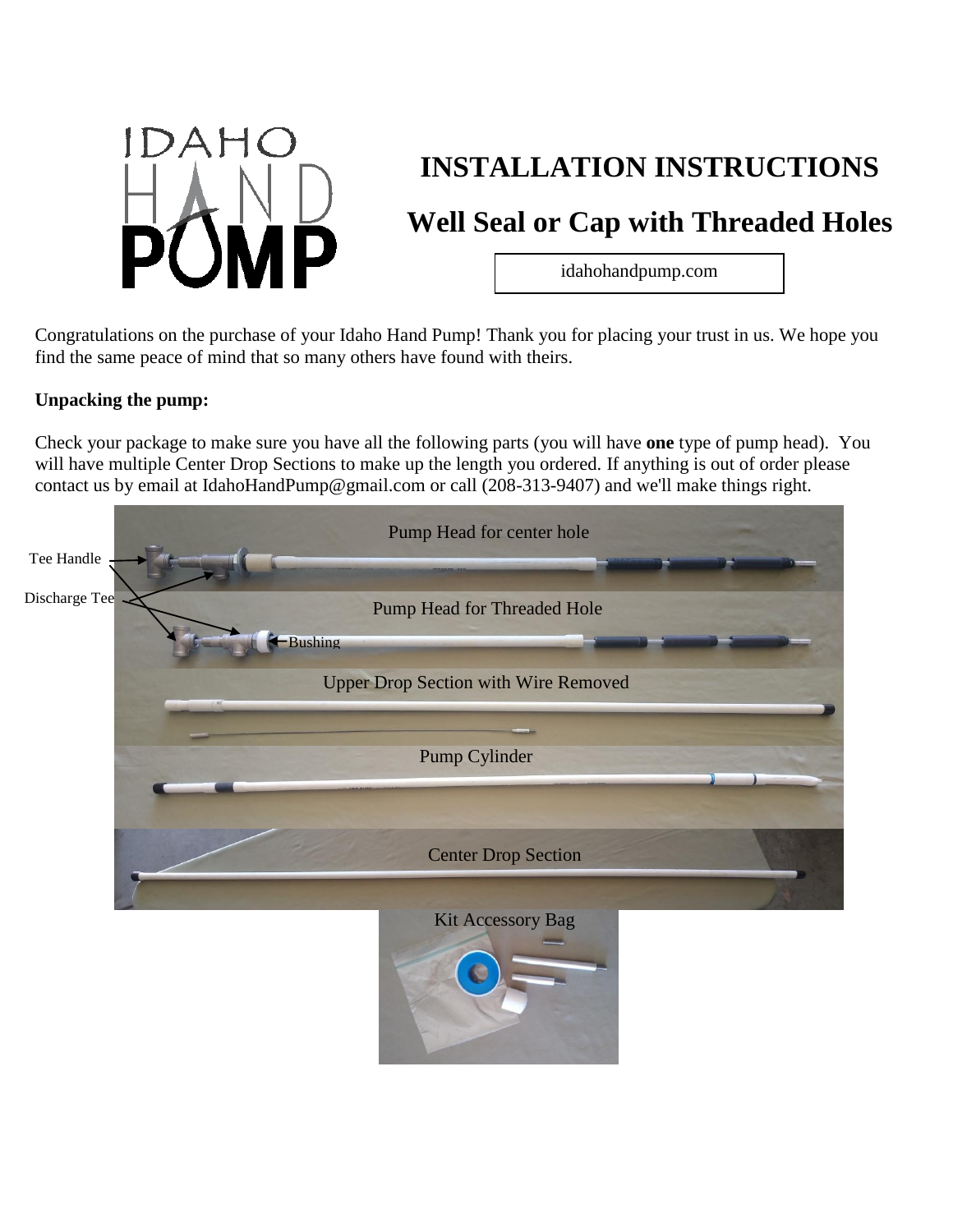### **GETTING STARTED:**

We highly recommend watching the assembly and installation video posted on our website or on **YouTube** as "Idaho Hand Pump - Installation thru thin cap". The process of cutting and threading a well seal is not shown, so follow your written instructions on going through the cap, but the video will still be very helpful.

### **IMPORTANT!!** Before removing your well cap, turn off the power supply to the pump. **NOTE**: You need to have ordered the correct Pump Head set up for this cap type to do this installation.

If not already done, loosen the compression bolts if possible. There are usually four. If the bolts are rusted tight, the seal may still be able to be pulled out but it may be difficult. It is advisable to pull the seal out if possible so you can to see what is below it. This may be impossible if it is an old seal with rusted bolts or if you have a pipe or hydrant coming out the center that is connected to your water system. **IMPORTANT!!** Only **loosen** the bolts, do not remove the bolts or nuts. If you take the bolts out, you may lose the bottom half of your seal down the well.

# **STEP 1: GOING THROUGH THE CAP**

### **Option 1-Using the center hole**:

Often the center hole is plugged only by a short pipe with a cap. If you are to use the center hole, remove the pipe with cap. Once the bolts are loosened it should be relatively easy to remove if it is not connected to anything below the cap. Proceed to Step 2.

### **Option 2-Install through a well seal or cap with a 1" or 1-1/4" pipe threaded hole:**

**Hint:** Actual hole size for pipe threads are bigger. For example, a 1" pipe thread will actually be 1-<sup>3</sup>⁄<sub>8</sub>" hole. If your cap or seal has a 1" or larger pipe threaded hole with a plug, and you can get the plug out, then just remove the plug and the pump should go directly in. You may need to cut out the rubber. Sometimes it takes some penetrating oil such as WD-40 and an impact wrench to remove a rusty plug. Proceed to Step 2.

# **Option 3-Drilling a hole in the cap:**

If option 1 or 2 is not possible, you will need to drill a hole near the edge of the well seal cap. Use a **1/4"** drill bit straight up and down to drill a pilot hole. Create the hole close to the side of the casing but with enough room that you will be completely inside (not hitting) the casing when going through with the **full** hole saw. Using a **1 1/4"** hole saw with a pilot drill bit, place the drill bit of your hole saw in the hole you just drilled in your seal and saw through the top plate. Use a little cutting oil as needed. Remove from the hole saw the section of the plate you just cut and then drill through the rubber seal and remove it. **See Note 1**. Saw on down through the bottom plate. Thread the hole with a 1<sup>"</sup> pipe tap  $(1 - 11 \frac{1}{2} NPT)$  using an impact wrench (easiest) or a regular wrench. Thread until it becomes difficult to turn (usually about  $\frac{1}{2}$  way down the tap). Take the tap out and test the bushing of the Pump Head to make sure the threads will start into the hole.

**Note 1**: If you are concerned about the bottom layer cut-out dropping into your well then you can place a magnet inside your hole saw on the last layer to catch the cut-out of the bottom plate.

**Note 2:** It may be easier to saw through the seal if it is out of the casing, but if you do, the layers should be lined up with a pipe through the hole in the center, and the bolts snugged up to keep everything in line. Do not over tighten and compress the rubber. Once you have the hole cut, replace the seal back in the casing but don't tighten bolts until after the pump is installed.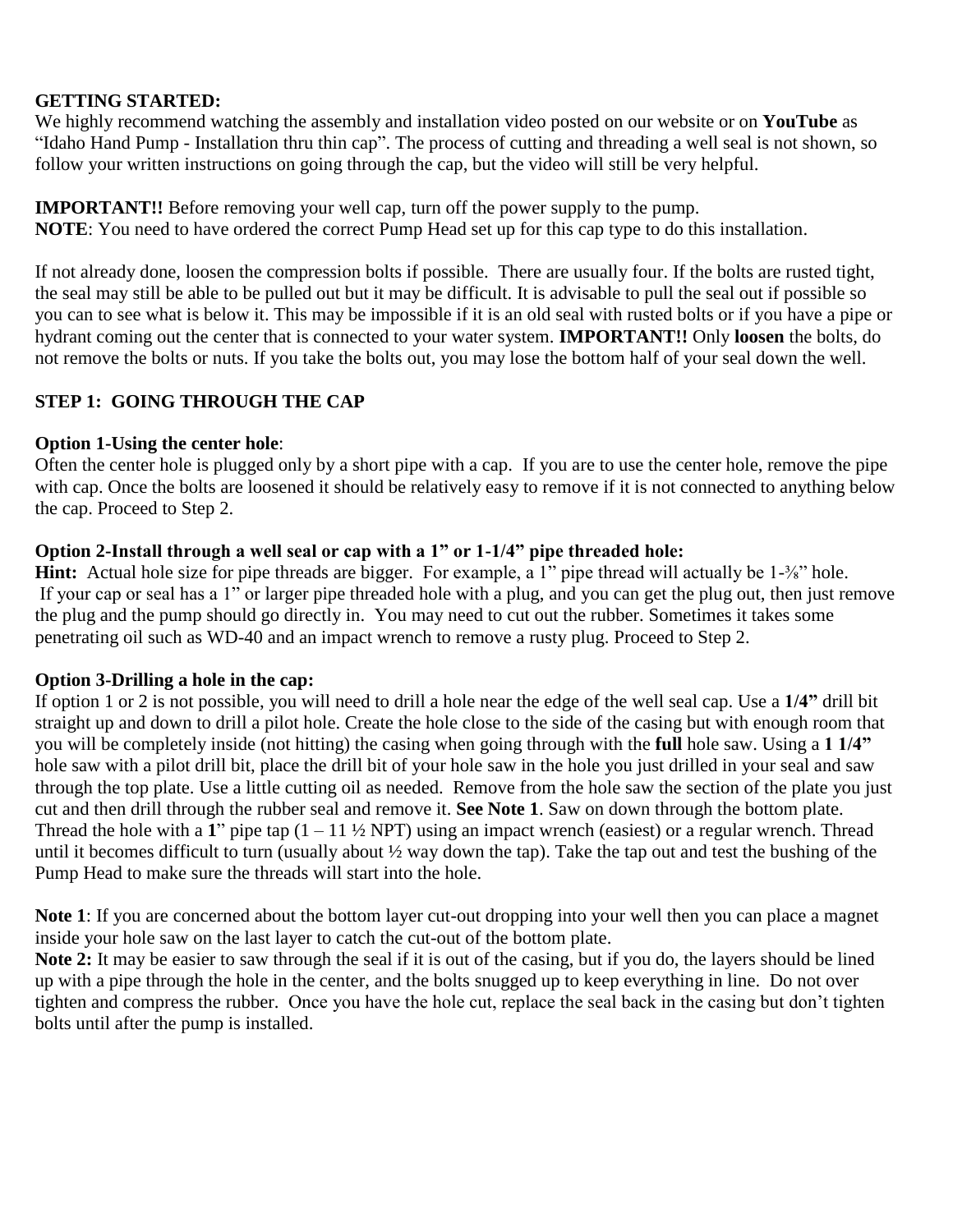# **STEP 2: PREPARING PUMP HEAD**

Locate the Pump Head. The small rubber ring holding the assembly together can be discarded. Remove the PVC handles and spout (gray 4" pieces) from the Pump Head assembly and set aside.

# **STEP 3: ASSEMBLING THE DROP PIPE**

When you are ready to start assembly, you'll need to make sure you have adequate room to lay the pump out on the ground near your well. If you're assembling a long pump, it may be assembled in a loop but keep the bends wide so as not to over stress the PVC pipe. Once again, **we highly recommend watching the video on our website or on YouTube as** "Idaho Hand Pump - Installation thru thin cap."

1. Start by separating the Center Drop Sections (6'8") with red caps on one end into a pile being careful to keep the cap end down so the wires don't all spill out. Make sure you have the right number of sections for the depth of your well. It may help to remember that a combination of 3 center sections is equal to 20 ft.

2. The Idaho Hand Pump will be assembled starting from the bottom and working up. Locate the Pump Cylinder. It has a black cap on one end and a strainer at the other with a gray PVC piece close to the capped end. We recommend covering the strainer to keep debris out while assembling, but **BE SURE TO REMOVE THE COVERING BEFORE INSERTING INTO THE WELL**. Remove the six inch long PVC extension piece screwed into the gray piece on top of the cylinder by unscrewing it. DO NOT THROW IT AWAY! This part **may** be required later in the assembly (step 7).

3. Join the Pump Cylinder and the female end of a Center Drop Section. This is done by first threading together the internal wire lift rods. Use 2 sets of pliers to screw the ends together tightly. Always apply Teflon tape to male PVC threads before threading a joint, clockwise direction. Thread the PVC pipe of the Pump Cylinder and the Center Drop Section together. Once the pieces are hand tight, take two pairs of pliers and tighten until snug (be careful not to over tighten.)

NOTE: There should be little or no threads visible when done correctly.

4. Remove the caps and apply Teflon tape to all the male ends of the Center Drop Sections. Thread the wire lift rods and PVC pipes together as previously done in step 3. Continue adding Center Drop Sections until the correct number are installed to reach your desired length.

5. Locate the Upper Drop Section (5 ft). It should be the only section left besides any unused center sections. It has a sliding piece of PVC on one end and is shorter than the Center Drop Sections. The wire lift rod in this section is much shorter than the PVC pipe for this section, unlike previous sections where the lift rod and PVC were the same length. Remove the wire lift rod from the pipe and join it to the wire lift rod of the last Center Drop Section, being careful not to bend the wire. Straighten the wire if necessary.

6. Pull the wire lift rod upwards out of the assembled pipes until it stops. Lay the Upper Drop Section parallel to the lift rod wire as if it were connected to the last Center Drop Section. Check to see how much of the wire rod is extending past the top of the Upper Drop Section. This measurement should be between 18 and 22 inches. Recheck to make sure that you've pulled the wire rod as far as it can go. If you've confirmed that the rod is topped out and you still don't have the wire rod extending at least 18 inches past the top, then you will need to attach 1 or more of the aluminum extension pieces included in your small accessory bag to get the length you need. The end goal is to have a minimum of 18 inches and a maximum of 22 inches of rod exposed when you are done with this step. If this is the case then you can skip step 7.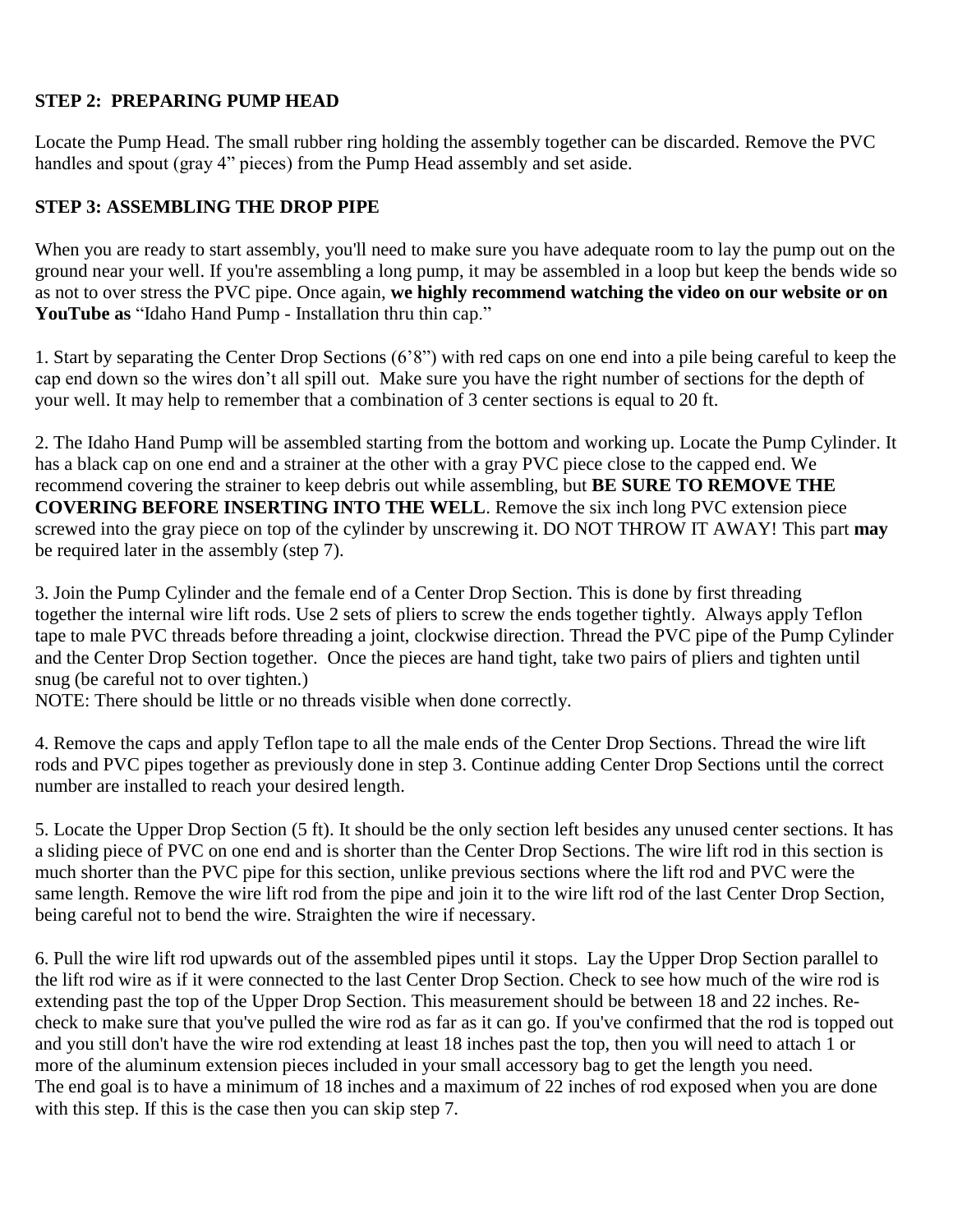7. If the wire rod is sticking out more than 22 in., you will need to thread the PVC extender piece that you removed in step 2 onto the top with Teflon tape and re-measure the rod. If the wire rod is under 18 inches long at this point, add aluminum extenders to get to the desired range; 20 inches of lift rod exposed is ideal. At this point, apply Teflon tape to male end of the Upper Drop Section and slide it over the wire lift rod. Screw it onto the last Center Drop Section. The short loose piece of PVC pipe on the bottom is there to cover a weep hole which allows the water to drain down below the frost line, without spraying on the casing. It is a good idea to make sure this 1/16" hole is clear of obstructions.



8. Join the fiberglass rod in the Pump Head and the wire lift rod in the Upper Drop Section by threading the fiberglass rod onto the exposed section of wire lift rod. Tighten as all other joints. Slide the pump head down along the fiberglass rod until you are able to thread the last two pieces of PVC together. Tape and tighten as all other PVC joints.

9. Push the fiberglass handle all the way down until it contacts the stainless nipple. To lessen the pressure, keep the pipes as straight as possible and you might have another person move and shake the pipes as you are applying downward pressure. If you have a very long pump and could not assemble it in a straight line, you may not be able to get the handle down. Do not exert too much pressure as you could bend the wire. If you cannot get it down, don't force, the handle should fall as it is installed. Lay the pump head on the ground about 10 feet from your well. (**Optional**: Tie the top of the pump to an extension stick such as a broom handle about 4 feet long to help hold up the last few feet as it goes into the well.) Fill a clean bucket with about 2 gallons of water and about 1/2 cup of bleach. For a clean installation you should use a clean rag dipped in the bleach water to wipe down the pump as it goes into the well. You may want to wear rubber gloves for the washing. Again, **please watch the YouTube** video that was recommended at the beginning "Idaho Hand Pump - Installation thru thin cap" to make sure you know how to properly insert the pump into the well in order to avoid sharp bends in the PVC. Sharp bends can break the PVC. You will need at least two people to install the pump. Now you are ready to install the pump in your well.

10. Person one needs to stay at the casing and feed in the pipe, wiping it down with the rag from the bleach water. The bleach may stain clothing, so dress accordingly. Person two should stand approximately 10 feet from the casing, pushing the pipes upward into a high arc. Aim for about 8 feet high, so that the pipe is coming straight down as it enters the casing. Don't raise it so high that the pipe flops around. **REMOVE THE COVER FROM THE FILTER** and begin inserting this end into the casing. If the pipe catches on an obstruction, you may need to shift the pipe up and down while rotating slightly back and forth to get through. Applying some downward pressure is ok. When person two gets to the pump head end, they should lift it with the extension stick or hold it high above their head to keep it entering the casing straight. Lower the pump and move to Step 4. Note: If the pump needs to be removed for any reason, removal is the reverse process of this step (you don't have to wipe it as you take it out  $\circledcirc$ )

\*You may choose to use the black caps removed from the male ends of the pipes to cover your handle ends.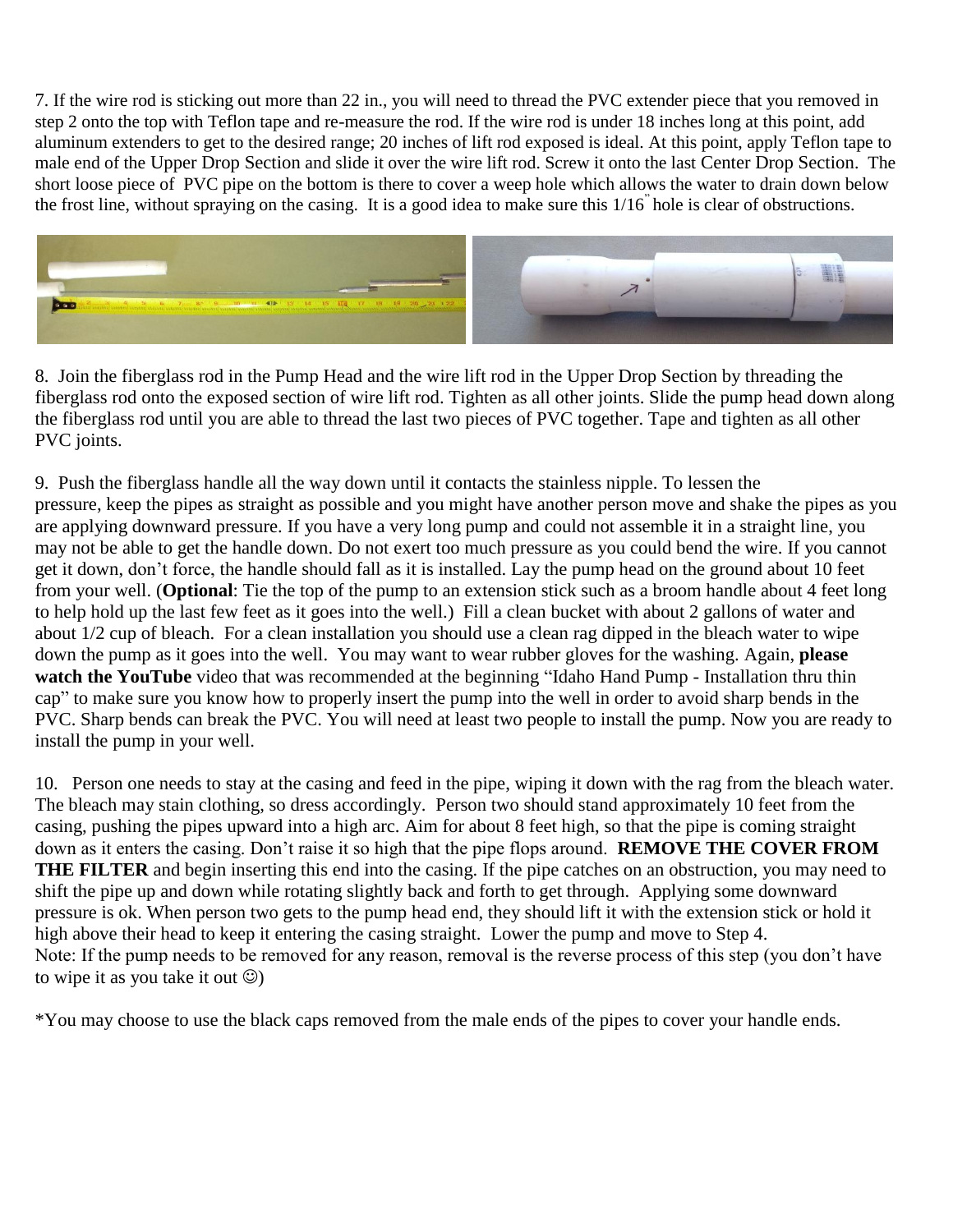# **STEP 4: SECURING TO THE CAP**

#### **Option 1-Using the center hole**:

Position the discharge where you want your water to come out. Hold the Discharge Tee in this position while turning the large nut below the Discharge Tee clockwise until the pump no longer comes out of the center hole when pulled.

### **Options 2&3- Using a threaded hole in the well seal:**

Wrap the bushing threads with Teflon tap and thread the bushing into the hole until the Discharge Tee is pointing the direction you want your water to come out.

# **Using Your Newly Installed Pump:**

1. Screw the PVC handles and spout into place on the Pump Head. If you've tightened down the Tee Handle, unscrew it from the nipple, then start to pump it up and down. Avoid banging the pump at the top and bottom of your stroke to avoid damage to the threads. You should feel it getting heavier after a few strokes as the water rises up the pipe. The water will rise about 2 to 3 feet per stroke so it will take a lot of strokes on a deep well before water reaches the top. The water may look dirty because inserting the pump likely knocked rust and debris off the inside of your casing and into your water.

NOTE: This is the only time you will need to pump this much before getting water. In the future it should only take three or four strokes to get the water to the top.

2. Turn the power back onto the electric pump and run a hose from an outside faucet (to flush any rust or debris knocked loose) until the water appears clean. This may take quite some time. Periodically collect some water using a white or clear bucket to check if the water is free from debris or color. If any remains, continue running the hose until you get a clear sample. Screw the handle assembly to the metal nipple when not in use and place the cap from the small accessory bag on the discharge to keep dirt and insects out.

3. After the water runs clear from your hose, you will want to pump your Idaho Hand Pump until you have cleared all the water that was in your newly installed pipe.

# **Troubleshooting:**

# **-I'm caught on something**

If the pipe catches on an obstruction while going in, you may need to lift the pipe up and down while rotating slightly back and forth to get through. There are several challenges you may face. Some drillers may install a narrower casing at the bottom and the pump could catch on the lip or in between the 2 casings. It may feel like you've hit something hard. You may feel resistance as you try to raise the pump and then it might jerk free. Raise it about 10 feet and twist it to get another angle and try again.

If it feels like you are pushing on something rubbery, you may have hit a torque arrestor. If you try to raise it, it may feel somewhat like it's caught on something. Again, try shifting and rotating the pump and raising and lowering it again. It is ok to apply some downward pressure to push through this tight section. If you can't get past the torque arrestor, you may have to call a pump installer to reposition it or remove it.